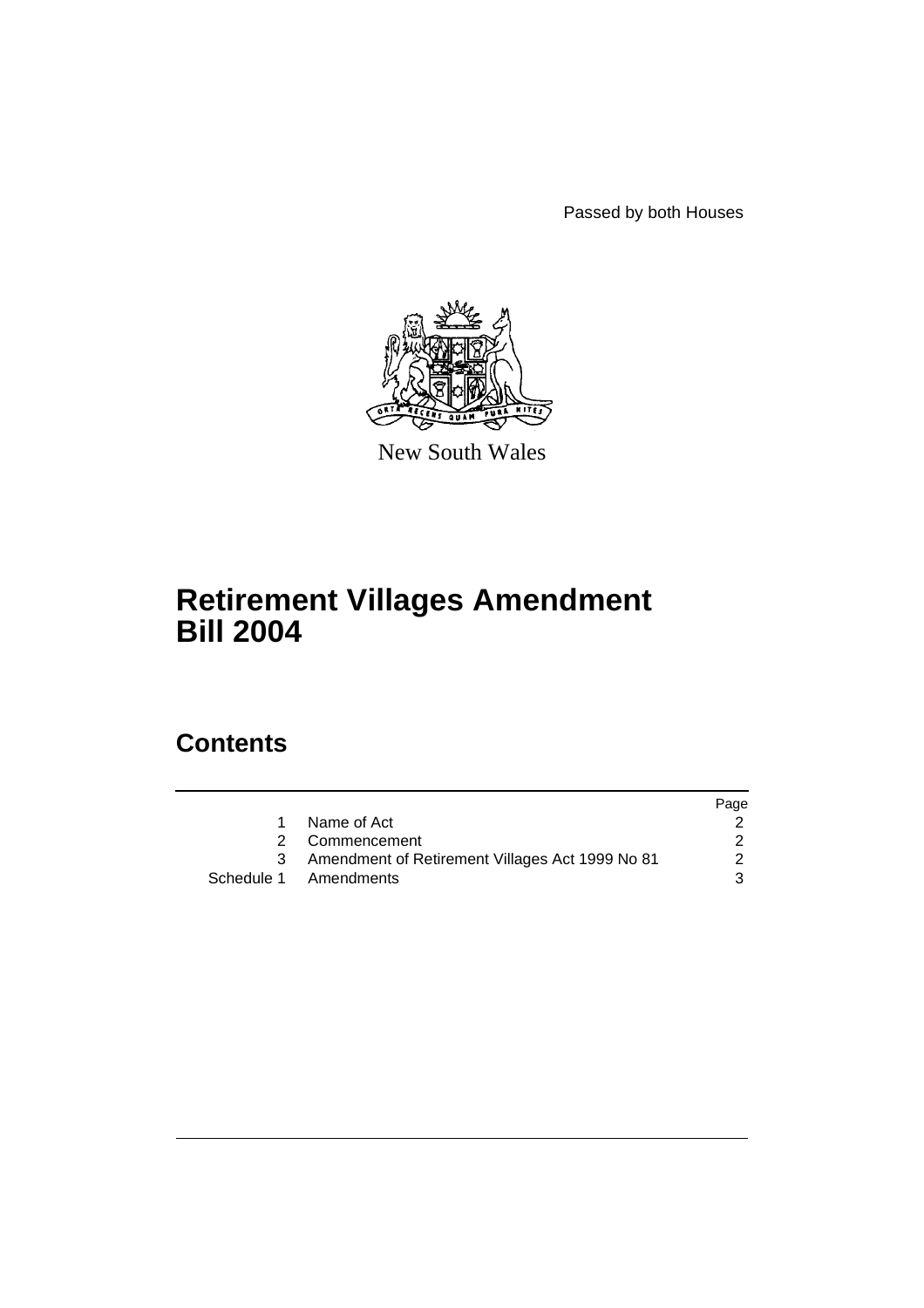*I certify that this PUBLIC BILL, which originated in the LEGISLATIVE ASSEMBLY, has finally passed the LEGISLATIVE COUNCIL and the LEGISLATIVE ASSEMBLY of NEW SOUTH WALES.*

> *Clerk of the Legislative Assembly. Legislative Assembly, Sydney, , 2004*



New South Wales

# **Retirement Villages Amendment Bill 2004**

Act No , 2004

An Act to amend the *Retirement Villages Act 1999* to make further provision with respect to the rights and obligations of residents of retirement villages; and for other purposes.

*I have examined this Bill, and find it to correspond in all respects with the Bill as finally passed by both Houses.*

*Chairman of Committees of the Legislative Assembly.*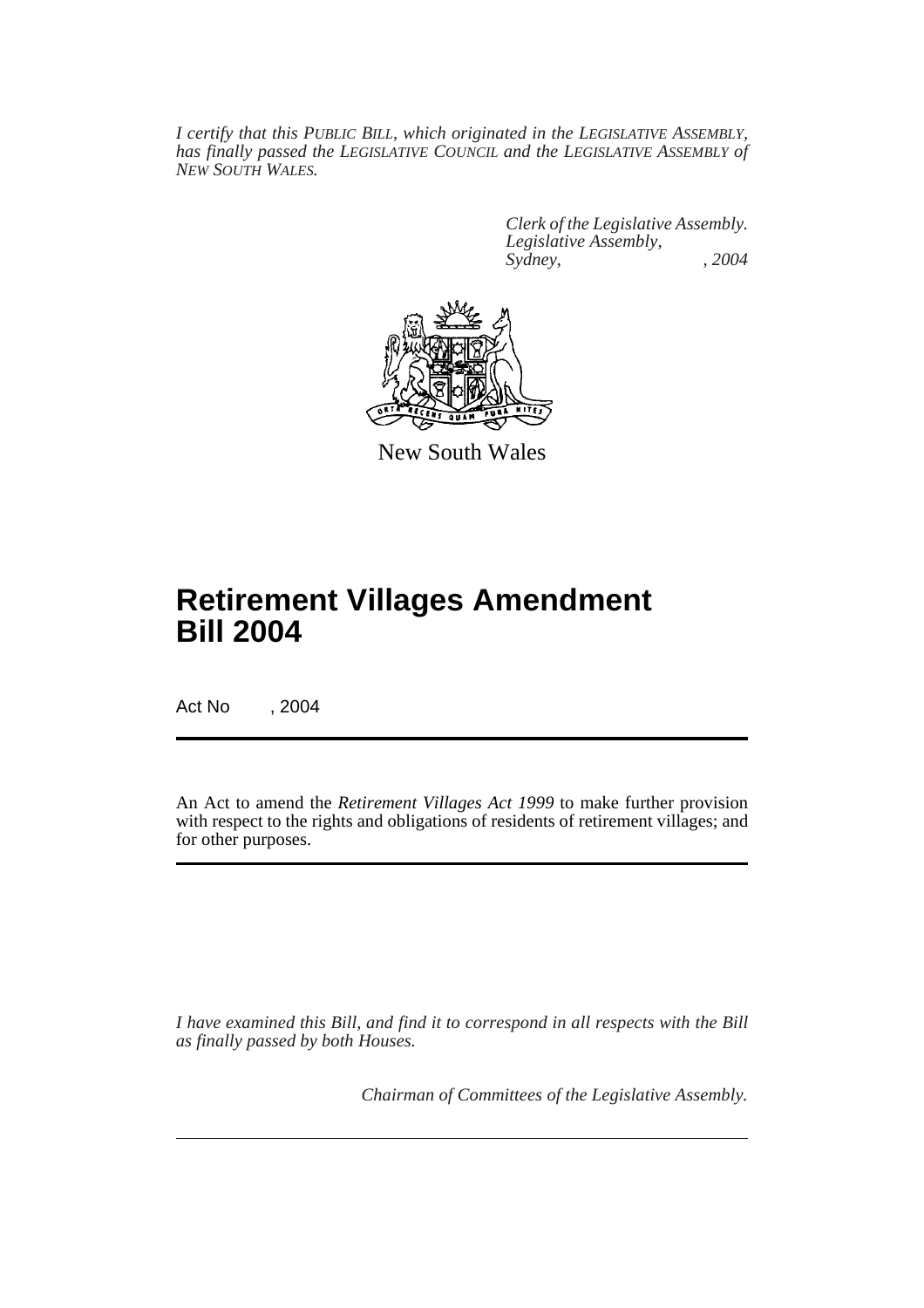# **The Legislature of New South Wales enacts:**

# **1 Name of Act**

This Act is the *Retirement Villages Amendment Act 2004*.

# **2 Commencement**

This Act commences on the date of assent.

# **3 Amendment of Retirement Villages Act 1999 No 81**

The *Retirement Villages Act 1999* is amended as set out in Schedule 1.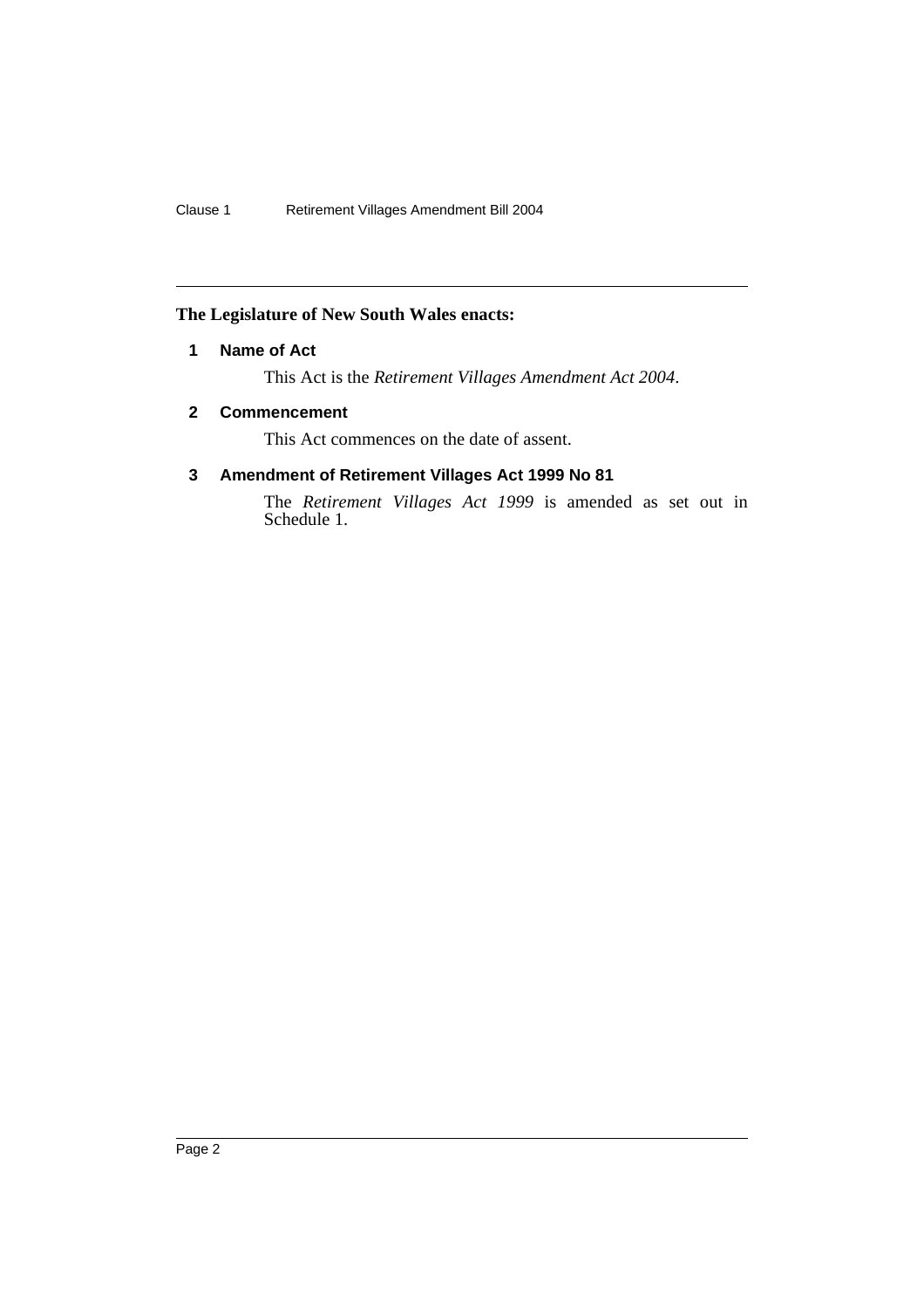Retirement Villages Amendment Bill 2004

Amendments **Amendments** Schedule 1

# **Schedule 1 Amendments**

(Section 3)

#### **[1] Section 8 "Permanent vacation" of residential premises**

Insert "or is taken to be an owner because of section 150 (1) (b)" after "the operation of section 4 (2)" in section 8 (d).

#### **[2] Section 116 Expenditure to be in accordance with statement of approved expenditure**

Insert "or any amendment authorised under section 117" after "approved expenditure" in section 116 (3).

# **[3] Section 117**

Omit the section. Insert instead:

#### **117 Amendment of statement of approved expenditure**

- (1) The operator may seek the consent of the residents to amend the statement of approved expenditure.
- (2) If the residents consent to the amendment, the operator is authorised to expend money in accordance with the amended statement of approved expenditure.
- (3) If the residents do not consent to the amendment, the operator may apply to the Tribunal for an order approving the amendment. If the Tribunal makes such an order, the operator is authorised to expend money in accordance with the amended statement of approved expenditure.
- (4) In the case of an amendment that relates to further expenditure, the Tribunal is not to make an order under subsection (3) unless the Tribunal is satisfied that:
	- (a) there is an urgent need for the further expenditure, and
	- (b) the further expenditure was not reasonably foreseeable when the statement of proposed expenditure was approved under section 116.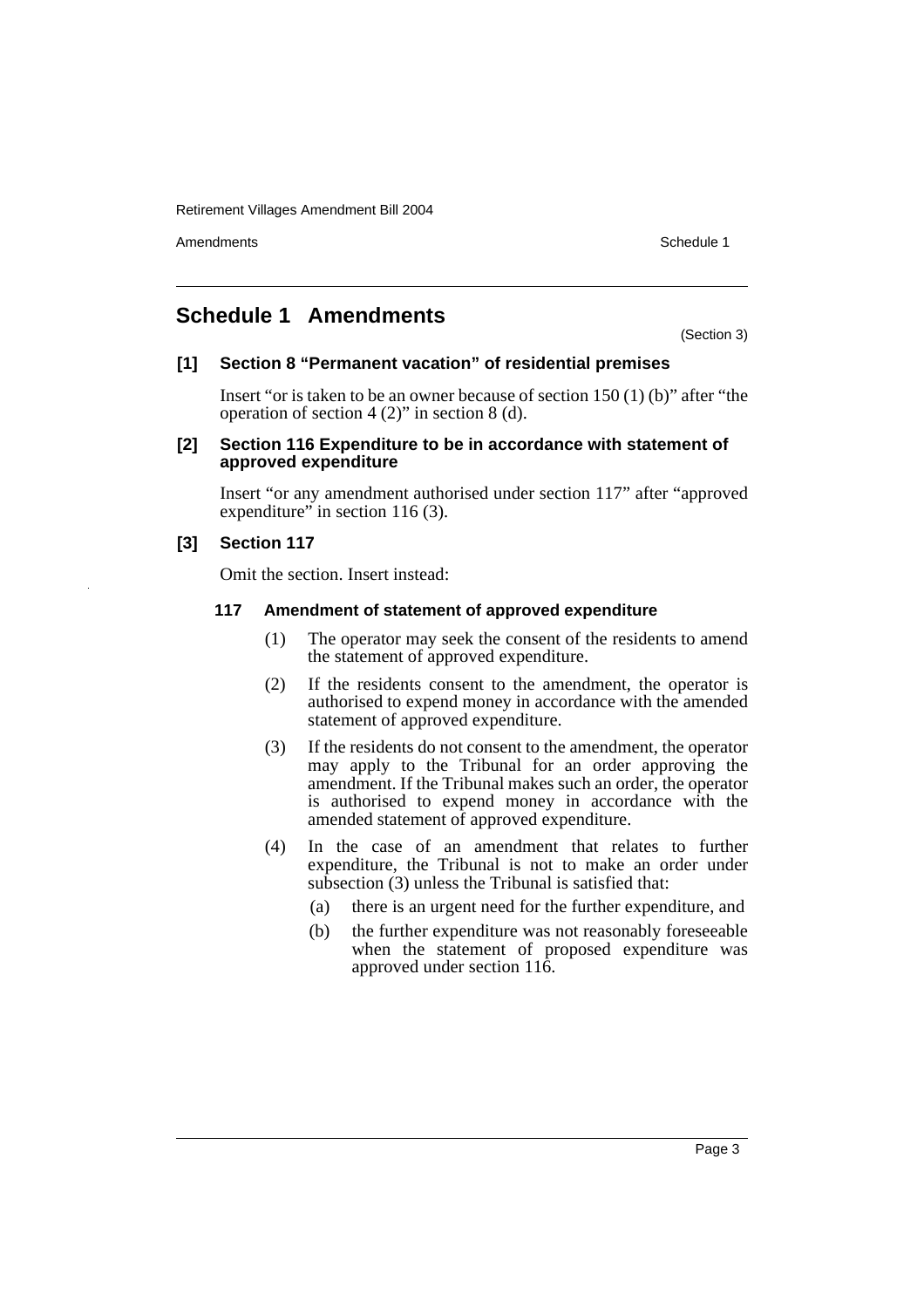Retirement Villages Amendment Bill 2004

Schedule 1 Amendments

#### **[4] Section 129 How and when residence right or contract is terminated**

Insert after section 129 (1):

(1A) A residence right arising from a residence contract that is in the form of an assignable lease terminates on the assignment of the lease.

#### **[5] Section 129 (2)**

Insert "or premises that are subject to an assignable lease" after "other than premises owned by the resident".

#### **[6] Section 150 References to "owner" and sale of "residential premises"**

Omit section 150 (1) (b). Insert instead:

- (b) who does not own the premises but whose residence contract:
	- (i) is in the form of a registered long-term lease, and
	- (ii) includes a provision that entitles the resident or former occupant to at least 50% of any capital gains in respect of the premises.

#### **[7] Section 150 (3)**

Insert at the end of the section:

- (3) For the purpose of subsection (1) (b), *registered long-term lease* means a lease registered under the *Real Property Act 1900* that:
	- (a) has a term of at least 50 years (inclusive of any option to renew), or
	- (b) is for the life of the lessee.

#### **[8] Section 151 Recurrent charges in respect of personal services**

Omit section 151 (1). Insert instead:

(1) A resident of a retirement village who is temporarily absent from the village for a period of at least 28 days is not liable to pay, in respect of the remainder of that period of absence, recurrent charges for personal services.